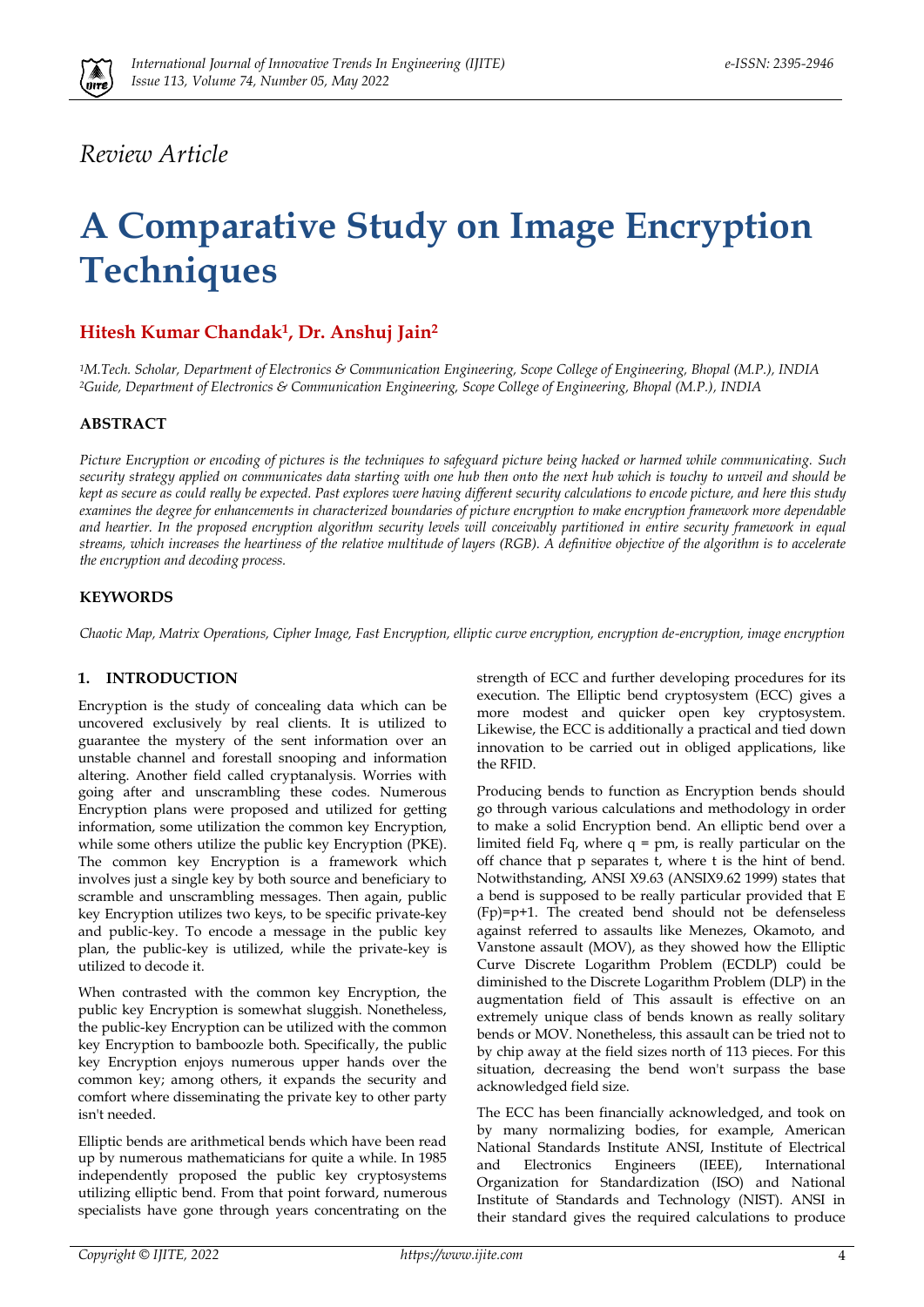

an elliptic bend and creating Elliptic Curve Digital Signature (ECDSA) marks. It gives bit by bit guides to create and confirm ECDSA to separate key sizes.

Elliptic bends characterized over limited fields which give a gathering structure used to carry out the Encryption plans. Scalar point duplication is a significant structure square of all elliptic bend cryptosystems, an activity of the structure  $k \cdot P$ , where k is a positive number and P is a point on the elliptic bend. Working out *k*⋅*P* gives the aftereffect of adding the direct P toward itself for the specific k-multiple times, which brings about one more point Q on the elliptic bend. The backwards activity, for example to recuperate k when the focuses P and  $Q = k \cdot P$  are given is known as the Elliptic Curve Discrete Logarithm Problem (ECDLP). No sub remarkable time calculation has been known to address the ECDLP in an appropriately chosen elliptic bend bunch. The picture encryption offers two significant advantages over the RSA; it has greater security per bit and a reasonable key size for equipment and current correspondence. As needs be, this outcome in more modest public key endorsements, lower power prerequisites and more modest equipment processors.

To build the security and utilize the biometric highlights by creating private keys and delivering Elliptic Curve space boundaries, this postulation joined the elliptic bend and biometric elements to solidify the seed that will be utilized to produce the bend against the cryptanalysis. The planned framework involves iris signature as information to help creating the expected Elliptic Curve boundaries. The produced boundaries will be utilized in the Encryption cycle like Elliptic Curve Digital Signature Algorithm (ECDSA).

Encryption depends on hard numerical issues like indivisible number factorization, Elliptic bend discrete logarithm issue and discrete logarithm issue. The thought behind these issues is the calculation can be effectively done in one course, yet it is truly challenging the other way. It is easy to track down the consequence of duplicating two numbers, yet observing prime elements of a number is very difficult. Consequently, Encryption is worried about the plan and the examination of numerical methods which can offer secure correspondences within the sight of pernicious enemies. It is a region which is worried about the change of information for security reason.

#### **2. CHAOTIC MAP**

The chaotic behavior is one of the possible behaviors of a nonlinear system, which apparently looks random for specific values of system parameters. The phenomenon of chaos theory was first introduced by Edward Lorenz in 1972 with conceptualization of "Butterfly Effect". The important characteristics of chaos are its extreme sensitivity to initial conditions of the system. It is purely resulting from the defining deterministic processes. Small differences in initial conditions yield widely diverging outcomes for such dynamical systems, making long-term prediction impossible in general. The theory was summarized by Edward Lorenz as "Chaos: When the present determines the future, but the approximate present does not approximately determine the future."

Everything frameworks can be comprehensively delegated deterministic, stochastic (probabilistic) or chaotic map of which chaotic map are generally erratic. Chaotic map guides are in many cases utilized in the investigation of dynamical system which show conduct that is exceptionally delicate to introductory circumstances and, surprisingly, little annoyances can yield generally separating results. Still these systems are deterministic in light of the fact that in view of the underlying condition future way of behaving can be anticipated, subsequently, their way of behaving could be called as deterministic chaos.

The essential standard of chaos based encryption is to utilize the dynamical system to create an arrangement of numbers that are pseudo-irregular in nature and these successions could be utilized as a key to scramble input picture. For given boundaries two beginning circumstances can digress dramatically into two distinct directions. These boundaries can be utilized for encryption and decoding and keys can be browsed these circumstances. Due, to these chaos boundaries and introductory condition we could create an enormous key space which further upgrades the security. On account of the irregular way of behaving, the result appears to be arbitrary to the aggressor while just the source and collector realize that the system is clear cut.

Chaotic qualities are valuable in producing keys, hash capacities, computerized marks and so on which are helpful in cryptography. Utilization of confusion has made the encryption interaction similarly quicker in light of simplicity to produce long tumultuous pseudorandom arrangements whose values is by all accounts uncorrelated assuming that underlying worth and related boundaries for age of succession are not known yet security is a major concern and a proficient encryption strategy hearty to assaults stays a continuous test in research local area.



Fig. 1 Image encryption structure based on chaotic system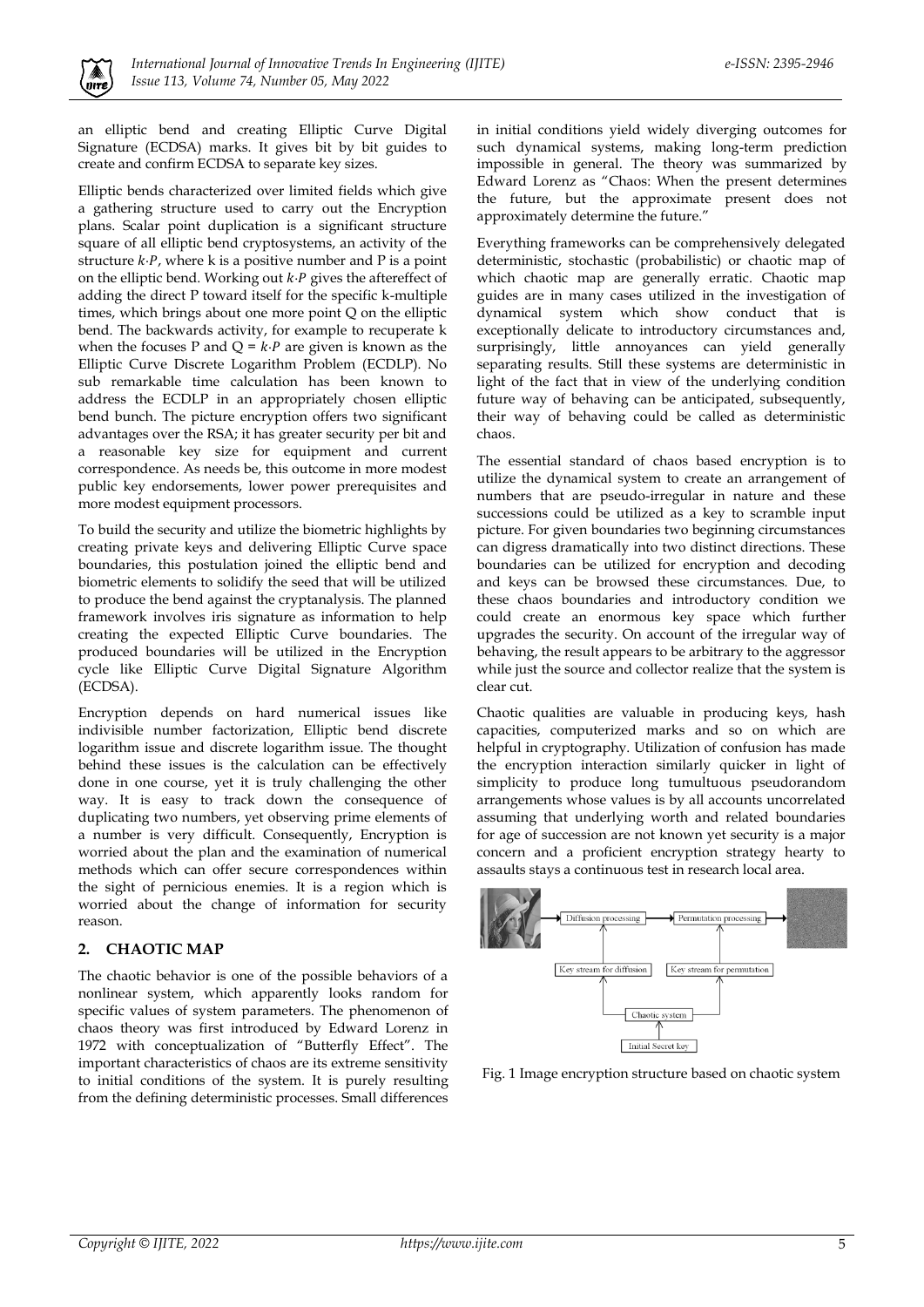

#### **3. LITERATURE REVIEW**

| Sr.<br>No. | <b>Title</b>                                                                                                                                | Author                                                                                                               | Year | Approach                                                                                                                                                                                                                                                                                                                                                                                                                                                                    |
|------------|---------------------------------------------------------------------------------------------------------------------------------------------|----------------------------------------------------------------------------------------------------------------------|------|-----------------------------------------------------------------------------------------------------------------------------------------------------------------------------------------------------------------------------------------------------------------------------------------------------------------------------------------------------------------------------------------------------------------------------------------------------------------------------|
| 1.         | "A Color Image<br>Encryption Algorithm<br>Based on<br>2D-CIMM Chaotic Map"                                                                  | Cengfei Chen,<br>Kehui Sun,<br>Qiaoyun Xu                                                                            | 2020 | Color image is proposed with security at higher level. At<br>First, simple to build with higher Spectral Entropy (SE)<br>complexity 2-layered Cubic modulation map (2D-CIMM-<br>ICMIC) has planned, which is very simple in form.<br>Secondly, the initial values of 2D-CIMM map has been<br>updated by using hash values of basic image in real time,<br>by which the encryption algorithm sensitivity has increase<br>to the plaintext and within fixed precision effect. |
| 2.         | "A Chaos-Based Image<br><b>Encryption Technique</b><br>Utilizing Hilbert Curves and<br>H-Fractals"                                          | Xuncai Zhang,<br>Lingfei Wang,<br>Zheng Zhou<br>and Ying Niu                                                         | 2019 | In this approach a new image encryption technique is<br>suggested where space filling characteristics of the Hilbert<br>curve and the infinite characteristics of the H-geometric<br>fractal is used. This combines the pseudo-randomness of<br>hyper chaotic system and the sensitivity to initial values.                                                                                                                                                                 |
| 3.         | "A Selective Cross-<br>Substitution Technique for<br><b>Encrypting Color Images</b><br>Using Chaos,<br>DNA Rules and SHA-512"               | Aqeel Ur<br>Rehman,<br>Huiwei Wang,<br>Malik M. Ali<br>Shahid, Salman<br>Iqbal, Zahid<br>Abbas, And<br>Amnah Firdous | 2019 | A unique approach of discriminatory encryption for color<br>images is suggested in which to change the primary<br>conditions and controlling parameters of 1-Dimensional<br>(1D) chaotic maps, SHA-512 hash of plain image has<br>utilized. The red, green and blue channels of a color image<br>are combined into 1D array and permute by using sorted<br>index of a pseudo-random sequence.                                                                               |
| 4.         | "Cryptanalysis and<br>Enhancement of an Image<br>Encryption Scheme Based on<br>Bit-Plane<br><b>Extraction and Multiple</b><br>Chaotic Maps" | Yu Liu, Zheng<br>Qin, and Jiahui<br>Wu                                                                               | 2019 | In this research multiple chaotic maps and bit-plane<br>extraction-based security performance of image encryption<br>is analyzed. Considering the identified security defects,<br>logical know-plaintext and chosen original image threats<br>are proposed for retrieving some data of the main plain<br>image.                                                                                                                                                             |
| 5.         | "An Efficient Digital<br>Image Encryption Using<br>Pixel Shuffling and<br>Substitution for Wireless<br>Networks"                            | Islam T.<br>Almalkawi,<br>Jamal N.<br>Al-Karaki, Ayoub<br>Alsarhan, Randa,<br>Deena Al-<br>Mughrabi                  | 2019 | Here in this paper, chaotic algorithm based an efficient<br>security system has designed to efficiently encrypt digital<br>pictures over various applications of wireless network,<br>considering the processing capacity and time compels of<br>various wireless networks in account. In suggested<br>algorithm the digital pictures processes in three stages as<br>generation of security key, pixel permutation, and<br>substitution.                                   |
| 6.         | "A Chaos Based Image<br><b>Encryption Scheme</b><br><b>Using Digit-Level</b><br>Permutation and Block<br>Diffusion"                         | Ping Ping,<br>Jinyang Fan,<br>Yingchi Mao,<br>Feng Xu, And<br>Jerry Gao                                              | 2018 | Propose a based on new digit-level has proposed. The<br>Image pixel matrix has decomposed into three different<br>digital matrices, and by using Henon map, these digital<br>matrices are mixed up. The grade of pixel level<br>permutation has been combined by the digit-level<br>permutation with that of bit level permutation.                                                                                                                                         |
| 7.         | "Cryptanalysis and<br>Improvement of the<br>Hyper-Chaotic Image<br><b>Encryption Scheme</b><br>Based on DNA Encoding and<br>Scrambling"     | Wei Feng and<br>Yi-Gang He                                                                                           | 2018 | In this research, brief introduction about DS-HIES has<br>discussed and figure out various security, practicability<br>and realizable issues in it. Plaintext attack algorithm has<br>chosen to crypt analyze the DS-HIES. Various relevant tests<br>have been completed to confirm the precision of<br>cryptanalysis and the suitability of the suggested<br>algorithm.                                                                                                    |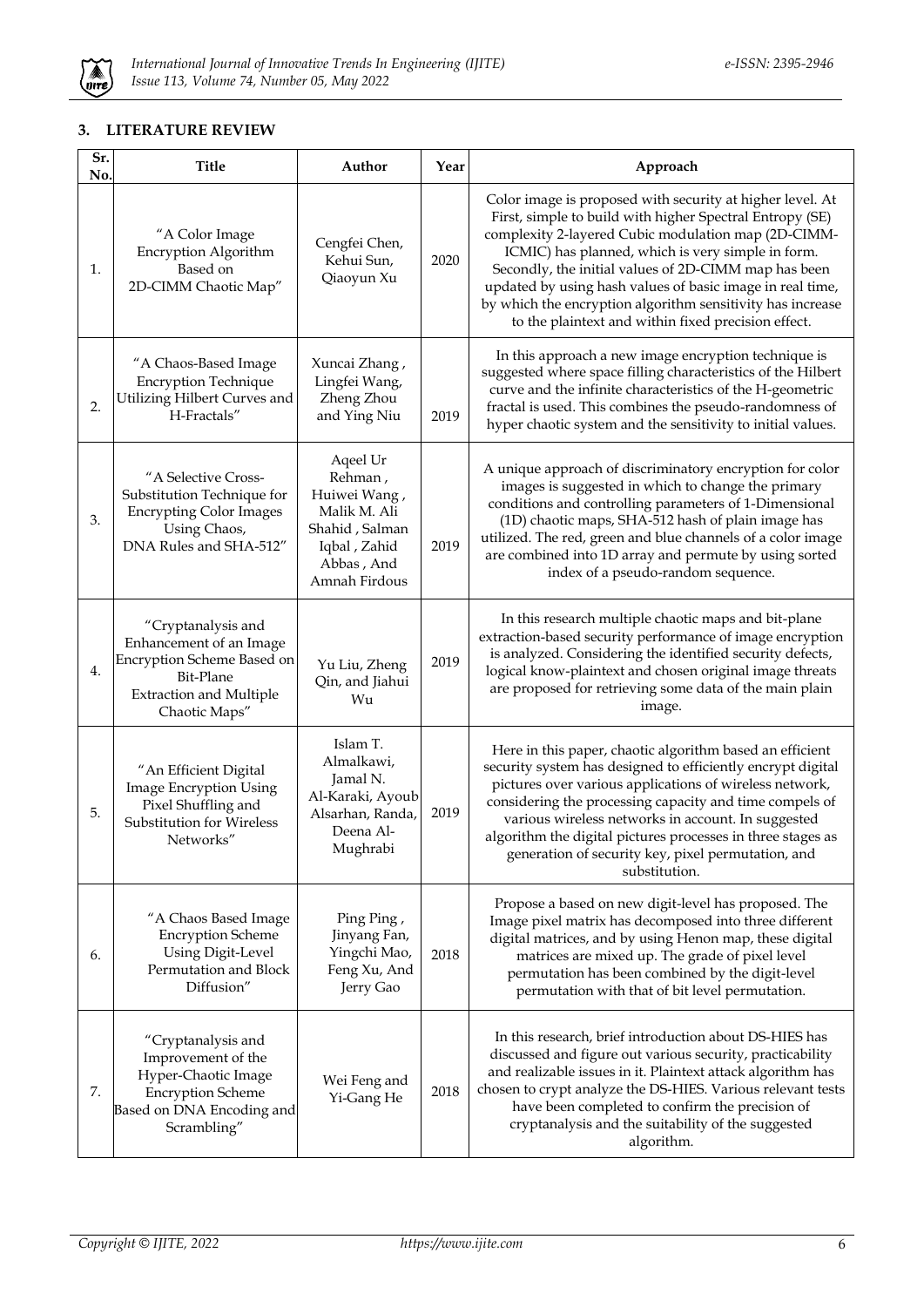

| 8. | "Cryptanalysis of a Chaotic<br>Image Encryption<br>Algorithm Based on<br>Information Entropy"                           | Chengqing Li,<br>Dongdong Lin,<br>Bingbing Feng,<br>Jinhu Lü, and<br>Feng Hao | 2018 | In This article Security deficiency of the chaos-based P-N<br>sequence generator and the sensitivity mechanism has<br>reported. Three basic parts of one round version of IEAIE<br>can be divided with divide-and-conquer technique in<br>differential attack scenario. Additionally, from the<br>perspective of modern cryptanalysis; each and every used<br>safety metric is questioned. |
|----|-------------------------------------------------------------------------------------------------------------------------|-------------------------------------------------------------------------------|------|--------------------------------------------------------------------------------------------------------------------------------------------------------------------------------------------------------------------------------------------------------------------------------------------------------------------------------------------------------------------------------------------|
| 9. | "Cryptanalyzing and<br>Improving a Novel Color<br>Image Encryption Algorithm<br>Using RT-Enhanced<br>Chaotic Tent Maps" | Congxu Zhu<br>and Kehui Sun                                                   | 2018 | RT-enhanced tent type chaotic map-based cryptanalysis<br>color picture encryption scheme is proposed on this<br>research paper. The cryptosystem's equivalent keys are<br>successfully divided by using chosen-plaintext attacks and<br>the target cipher text picture can be decoded                                                                                                      |

Cengfei Chen, Kehui Sun, Qiaoyun Xu [1]. In this approach, chaotic system-based encryption algorithm of color image is proposed with security at higher level. At First, simple to build with higher Spectral Entropy (SE) complexity 2 layered Cubic modulation map (2D-CIMM- ICMIC) has planned, which is very simple in form. Secondly, the initial values of 2D-CIMM map has been updated by using hash values of basic image in real time, by which the encryption algorithm sensitivity has increase to the plaintext and within fixed precision effect. Finally, bit level permutation and diffusion processes of the encryption algorithm are performed. In addition to this, simulation and performance analysis describes that the proposed algorithm has better security at higher level.

Xuncai Zhang, Lingfei Wang, Zheng Zhou and Ying Niu [2] In this approach a new image encryption technique is suggested where space filling characteristics of the Hilbert curve and the infinite characteristics of the H-geometric fractal is used. This combines the pseudo-randomness of hyper chaotic system and the sensitivity to initial values. At first, with the help of secure hash algorithm 3 (SHA-3) as the primary value of piece wise linear chaotic map (PWLCM) as well as Rossler chaotic system, hash value of a original image is calculated, which connects the key with original image. Additionally, the chaotic sequences which are created by chaotic systems are used to mix-up the global pixel positions and images pixel values, therefore disturbing the arrangement of the pixel positions and pixel values. Secondly, to disarrange the position of local pixel and dispersed pixel values two times, the Hilbert curve as well as H-fractal is used alternately.

Aqeel Ur Rehman, Huiwei Wang, Malik M. Ali Shahid, Salman Iqbal, Zahid Abbas, and Amnah Firdous [3] A unique approach of discriminatory encryption for color images is suggested in which to change the primary conditions and controlling parameters of 1-Dimensional (1D) chaotic maps, SHA-512 hash of plain image has utilized. The red, green and blue channels of a color image are combined into 1D array and permute by using sorted index of a pseudo-random sequence. The array of 1D permuted is dividing into three sub-arrays and then DNA encoding imposed chaotically on each pixel of every channel and then distinct every DNA encoded channel to their (LSB) and (MSB).

Yu Liu, Zheng Qin, and Jiahui Wu [4] In this research and multiple chaotic maps and bit-plane extraction-based

security performance of image encryption is analyzed. Considering the identified security defects, logical knowplaintext and chosen original image threats are proposed for retrieving some data of the main plain image. Furthermore, the faults of IESBC has revised via multiple modifications as in diffusion stage, the statistical value of plain-picture is adopted; a relationship mechanism has built up between each location of the LSBs plane with the corresponding position in the MSBs plane to minimizing the interrelation among adjoining pixels of plain-image and random number source is utilized which makes IESBC compose a probabilistic algorithm and can oppose the plaintext attacks effectively.

Islam T. Almalkawi, Jamal N. Al-Karaki, Ayoub Alsarhan, Randa Abu-Ajamiyah, Deena Al-Mughrabi [5] Here in this paper, chaotic algorithm based an efficient security system has designed to efficiently encrypt digital pictures over various applications of wireless network, considering the processing capacity and time compels of various wireless networks in account. In suggested algorithm the digital pictures processes in three stages as generation of security key, pixel permutation, and substitution. Here in encryption process, 256-bit long security key is being used. In the substitution and permutation stage, 2D Logistic chaotic map is utilized for image pixel transfer and transposition, in order to enhance the needed security level and resist against various security threats.

Ping Ping, Jinyang Fan, Yingchi Mao, Feng Xu, and Jerry Gao [6] In This method permutation based on new digitlevel has proposed. The Image pixel matrix has decomposed into three different digital matrices, and by using Henon map, these digital matrices are mixed up. The grade of pixel level permutation has been combined by the digit-level permutation with that of bit level permutation. At first it is proposed that a digit level permutation takes digit as its compact processing segment. The pixel matrix of the ordinary image is decomposed into three different matrices at the digit-level in the time of permutation. Then using Henon map, every matrix is disarranging for three separate rounds with different controlling parameters. Finally, a shifted image is gotten by the three scrambled matrices which are reassembling into a new pixel matrix. After permutation this method can change the circle graph of the simple image, and this is more efficient than the bitlevel permutation.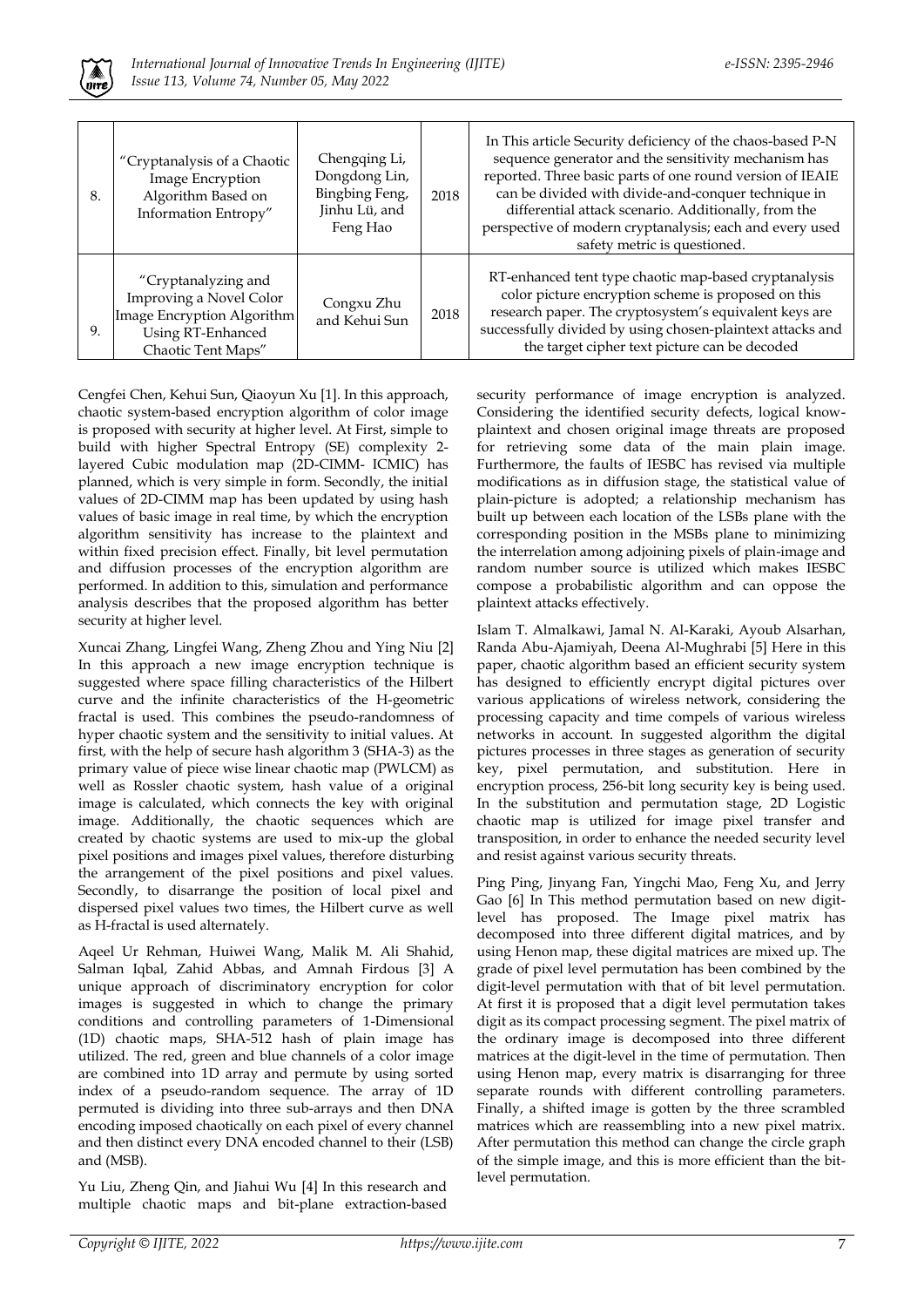

Wei Feng and Yi-Gang He [7] In this research, brief introduction about DS-HIES has discussed and figure out various security, practicability and realizable issues in it. Plaintext attack algorithm has chosen to crypt analyze the DS-HIES. Various relevant tests have been completed to confirm the precision of cryptanalysis and the suitability of the suggested algorithm. The results of test has shown that various security issues are pointed out do exist in it, the proposed chosen plaintext attack algorithm is feasible for it and one can completely recover the basic image without knowing the information related to secure key.

Chengqing Li, Dongdong Lin, Bingbing Feng, Jinhu Lü, and Feng Hao [8] In This article Security deficiency of the chaos based P-N sequence generator and the sensitivity mechanism has reported. Three basic parts of one round version of IEAIE can be divided with divide-and-conquer technique in differential attack scenario. Additionally from the perspective of modern cryptanalysis, each and every used safety metric is questioned. Furthermore, every used security metric is capable to taste real security performance. To design a productive and safe media encryption scheme, the various related critical factors, e.g. the special characteristics of multimedia data, the concrete application scenario with specified constraints, and computation load, should be considered completely.

Congxu Zhu and Kehui Sun [9] RT-enhanced tent type chaotic map based cryptanalysis color picture encryption scheme is proposed on this research paper. The cryptosystem's equivalent keys are successfully divided by using chosen-plaintext attacks and the target cipher text picture can be decoded. An improved encryption algorithm is suggested based upon the cryptanalysis. Another logistic-tent map is applied to the better encryption algorithm, and specification of the plaintext picture connected with the SHA-3 hash value is presented as a mystery key parameter so that the enhanced algorithm can oppose chosen-plaintext threats. The safety analysis and trial tests results that improved algorithm can significantly increases the security of encrypted images and all the merits of the basic algorithm are still possessing.

#### **4. PROBLEM DESCRIPTION**

The image encryption applications produce their private keys utilizing a got irregular key generator. What's more, it additionally utilizes a haphazardly created seed to deliver the bend space boundaries. This produces arbitrary number where cryptanalysts might take advantage of it. This additionally makes the need to have an elective method for making the seed utilized in delivering the private key and the bend space boundaries trouble to procure or fake it. Rather than the arbitrary generator, iris mark is utilized to deliver the expected seed as an elective way, which is utilized to create the private keys and the space boundaries. The created bend is interesting, considering the way that the Iris highlights are remarkable. This uniqueness of iris can give a higher security regarding the trouble of procuring the iris mark of a person without his endorsement of snapping a photo of his eye.

#### **5. CONCLUSION**

The growing for more and more secure systems has led researchers worldwide to discover and implement newer

ways of encryption. Public key Encryption techniques are gaining worldwide popularity for their ease and better strength. With the rapid developments of the communication and applications of multimedia techniques in recent years lead the researchers to focuses on the security of digital data over the internet. In this paper we have discussed the use of Elliptical Curve Encryption for ciphering color images. The work will be done to achieve benefits and security parameters.

#### **REFERENCES**

- [1] Cengfei Chen, Kehui Sun\*, Qiaoyun Xu, "A Color Image Encryption Algorithm Based on 2D-CIMM Chaotic Map" in Electrical, Electronics, China Communications, May 2020 pp.12-20.
- [2] Zahir Muhammed, Ziad Muhammad and Fatpih Özkaynak, "Security Problems of Chaotic Image Encryption Algorithms Based on Cryptanalysis Driven Design Technique" IEEE Access, vol.7, pp.99945 99951, 2019.doi10.1109/ACCESS.2019.2930606.
- [3] Nazir A. Loan, Shabir A. Parah, Javaid A. Sheikh, "Secure and Robust Digital Image Watermarking Using Coefficient Differencing and Chaotic Encryption" IEEE Access, vol. 6, pp.19876\_19897,2018. doi 0.1109/ACCESS.2018.2808172.
- Sudeshna Bora, Pritam Sen and Chittaranjan Pradhan, "Novel Color Image Encryption Technique using Blowfish and Cross Chaos Map" IEEE ICCSP 2015 conference.pp.0880-0883.
- [5] Congxu Zhu and Kehui Sun, "Cryptanalyzing and Improving a Novel Color Image Encryption Algorithm Using RT-Enhanced Chaotic Tent Maps" IEEE Access, vol.  $6$ , pp. 18759\_18770, 2018. doi 10.1109/ACCESS.2018.2817600.
- Chengqing Li, Dongdong Lin, Bingbing Feng, Jinhu Lü and Feng Ha, "Cryptanalysis of a Chaotic Image Encryption Algorithm Based on Information Entropy" IEEE Access, vol. 6, pp.75834\_75842,2018. doi 0.1109/ACCESS.2018.2883690.
- [7] Wei Feng and Yi-Gang He "Cryptanalysis and Improvement of the Hyper-Chaotic Image Encryption Scheme Based on DNA Encoding and Scrambling" IEEE Photon. J., vol. 10, no. 6, Dec. 2018, Art. no. 7909215.
- [8] Yu Liu, Zheng Qin and Jiahui Wu "Cryptanalysis and Enhancement of an Image Encryption Scheme Based on Bit-Plane Extraction and Multiple Chaotic Maps" IEEE Access, vol.7, pp. 74070\_74080, 2019. doi 0.1109/ACCESS.2019.2916600.
- Wang Xingyuan and Zhao Hongyu "Cracking and Improvement of an Image Encryption Algorithm Based on Bit-Level Permutation and Chaotic System" IEEE Access, vol.7, pp. 112836\_112847, 2019. doi 0.1109/ACCESS.2019.2935017.
- [10] Hossam Diab "An Efficient Chaotic Image Cryptosystem Based on Simultaneous Permutation and Diffusion Operations" IEEE Access, vol.6, pp. 42227\_42244, 2018. doi 109/ACCESS.2018.2858839
- [11] Ping Ping, Jinyang Fan, Yingchi Mao, Feng Xu, and Jerry Gao "A Chaos Based Image Encryption Scheme Using Digit-Level Permutation and Block Diffusion" IEEE Access, vol.6, pp. 67581\_67593, 2018. doi 0.1109/ACCESS.2018.2879565
- [12] Sinha, A., & Singh, K. (2003). "A technique for image encryption using digital signature" Optics communications, 218(4), 229-234.
- [13] Panchal, D., Jani, C., & Panchal H., "An Approach Providing Two Phase Security of Images Using Encryption and Steganography in Image Processing." International Journal of